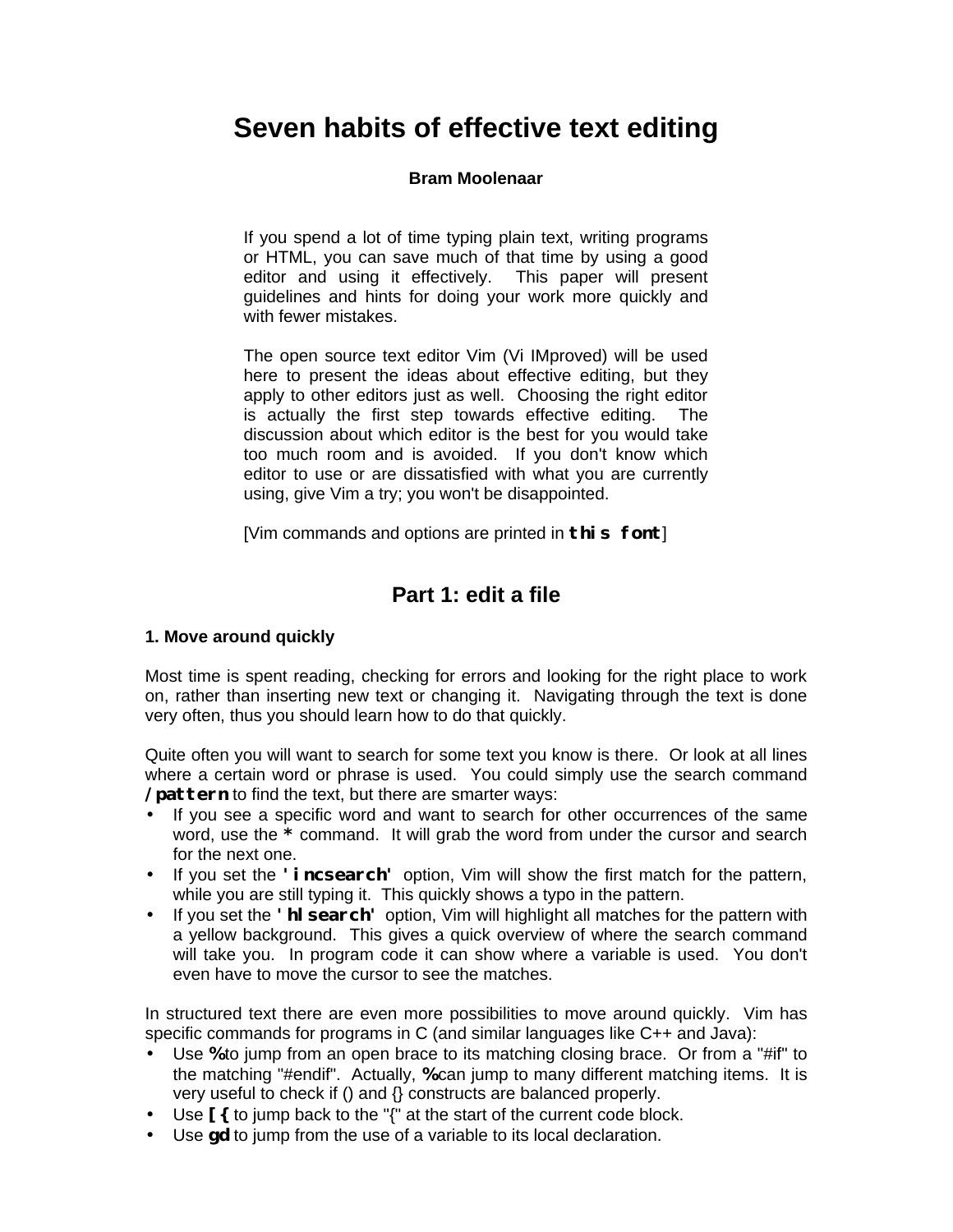There are many more, of course. The point is that you need to get to know these commands. You might object that you can't possibly learn all these commands - there are hundreds of different movement commands, some simple, some very clever - and it would take weeks of training to learn them all. Well, you don't need to; instead realise what your specific way of editing is, and learn only those commands that make your editing more effective.

#### There are **three basic steps**:

- 1. While you are editing, keep an eye out for actions you repeat and/or spend quite a bit of time on.
- 2. Find out if there is an editor command that will do this action quicker. Read the documentation, ask a friend, or look at how others do this.
- 3. Train using the command. Do this until your fingers type it without thinking.

Let's use an example to show how it works:

- 1. You find that when you are editing C program files, you often spend time looking for where a function is defined. You currently use the **\*** command to search for other places where the function name appears, but end up going through a lot of matches for where the function is used instead of defined. You get the idea that there must be a way to do this faster.
- 2. Looking through the quick reference you find a remark about jumping to tags. The documentation shows how this can be used to jump to a function definition, just what you were looking for!
- 3. You experiment a bit with generating a tags file, using the ctags program that comes with Vim. You learn to use the **CTRL-]** command, and find you save lots of time using it. To make it easier, you add a few lines to your Makefile to automatically generate the tags file.

A couple of things to watch out for when you are using these three steps:

- "I want to get the work done, I don't have time to look through the documentation to find some new command". If you think like this, you will get stuck in the stone age of computing. Some people use Notepad for everything, and then wonder why other people get their work done in half the time...
- Don't overdo it. If you always try to find the perfect command for every little thing you do, your mind will have no time left to think about the work you were actually doing. Just pick out those actions that take more time than necessary, and train the commands until you don't need to think about it when using them. Then you can concentrate on the text.

In the following sections there will be suggestions for actions that most people have to deal with. You can use these as inspiration for using the **three basic steps** for your own work.

#### **2. Don't type it twice**

There is a limited set of words we type. And even a limited number of phrases and sentences. Especially in computer programs. Obviously, you don't want to type the same thing twice.

Very often you will want to change one word into another. If this is to be done in the whole file, you can use the **: s** (substitute) command. If only a few locations needs changing, a quick method is to use the **\*** command to find the next occurrence of the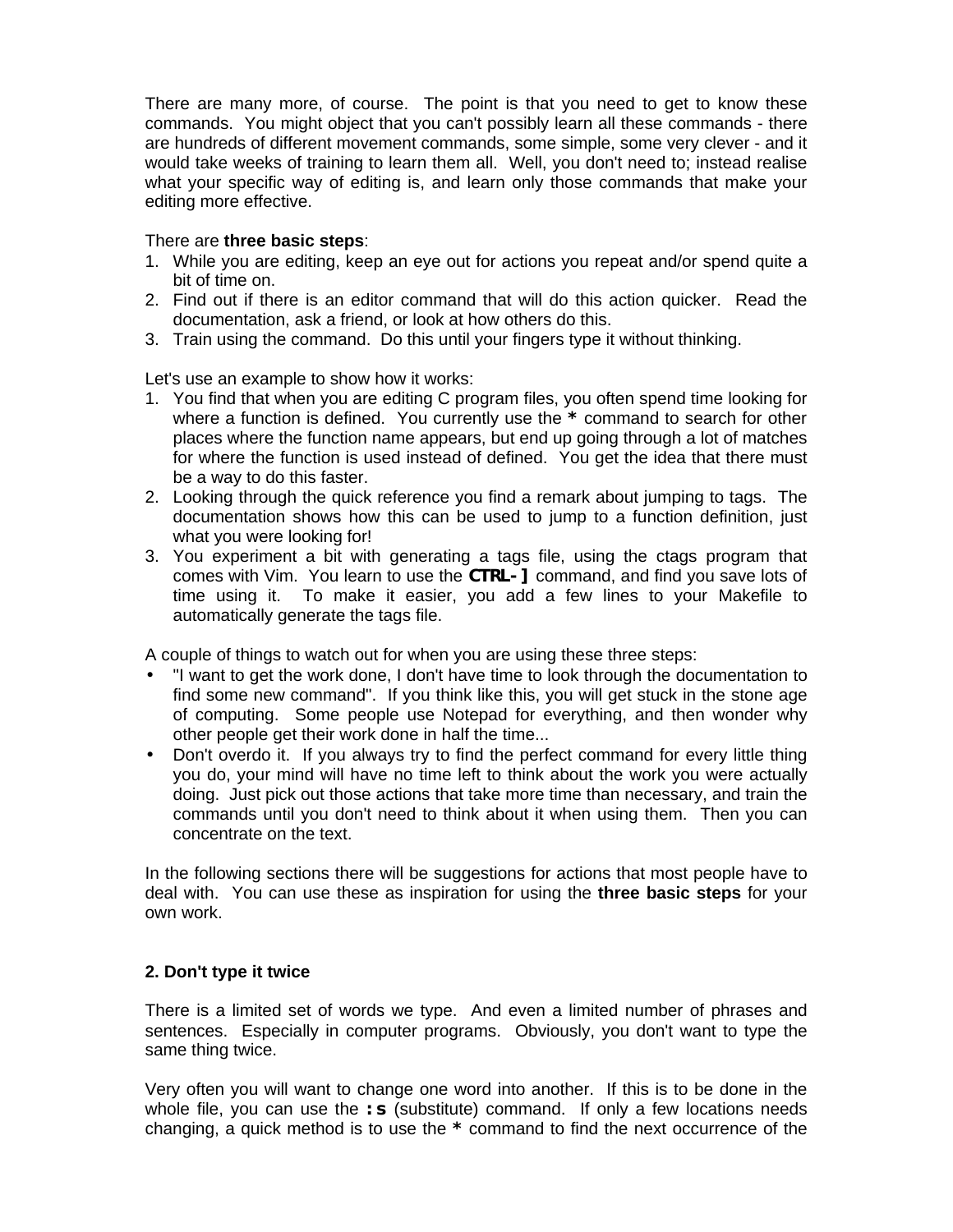word and use **cw** to change the word. Then type **n** to find the next word and **.** (dot) to repeat the **cw** command.

The **.** command repeats the last change. A change, in this context, is inserting, deleting or replacing text. Being able to repeat this is a very powerful mechanism. If you organise your editing around it, many changes will become a matter of hitting just that **.** key. Watch out for making other changes in between, because it will replace the change that you were repeating. Instead you might want to mark the location with the **m** command, continue your repeated change and come back there later.

Some function and variable names can be awkward to type. Can you quickly type "XpmCreatePixmapFromData" without a typo and without looking it up? Vim has a completion mechanism that makes this a whole lot easier. It looks up words in the file you are editing, and also in #include'd files. You can type "XpmCr", then hit **CTRL-N** and Vim will expand it to "XpmCreatePixmapFromData" for you. Not only does this save quite a bit of typing, it also avoids making a typo and having to fix it later when the compiler gives you an error message.

When you are typing a phrase or sentence multiple times, there is an even quicker approach. Vim has a mechanism to record a macro. You type **qa** to start recording into register 'a'. Then you type your commands as usual and finally hit **q** again to stop recording. When you want to repeat the recorded commands you type **@a**. There are 26 registers available for this.

With recording you can repeat many different actions, not just inserting text. Keep this is mind when you know you are going to repeat something.

One thing to watch out for when recording is that the commands will be played back exactly as you typed them. When moving around you must keep in mind that the text you move over might be different when the command is repeated. Moving four characters left might work for the text where you are recording, but it might need to be five characters where you repeat the commands. It's often necessary to use commands to move over text objects (words, sentences) or move to a specific character.

When the commands you need to repeat are getting more complicated, typing them right at once is getting more difficult. Instead of recording them, you should then write a script or macro. This is very useful to make templates for parts of your code; for example, a function header. You can make this as clever as you like.

#### **3. Fix it when it's wrong**

It's normal to make errors while typing. Nobody can avoid it. The trick is to quickly spot and correct them. The editor should be able to help you with this. But you need to tell it what's wrong and what's right.

Very often you will make the same mistake again and again. Your fingers just don't do what you intended. This can be corrected with abbreviations. A few examples:

#### **:abbr Lunix Linux**

#### **:abbr accross across**

**:abbr hte the**

The words will be automatically corrected just after you typed them.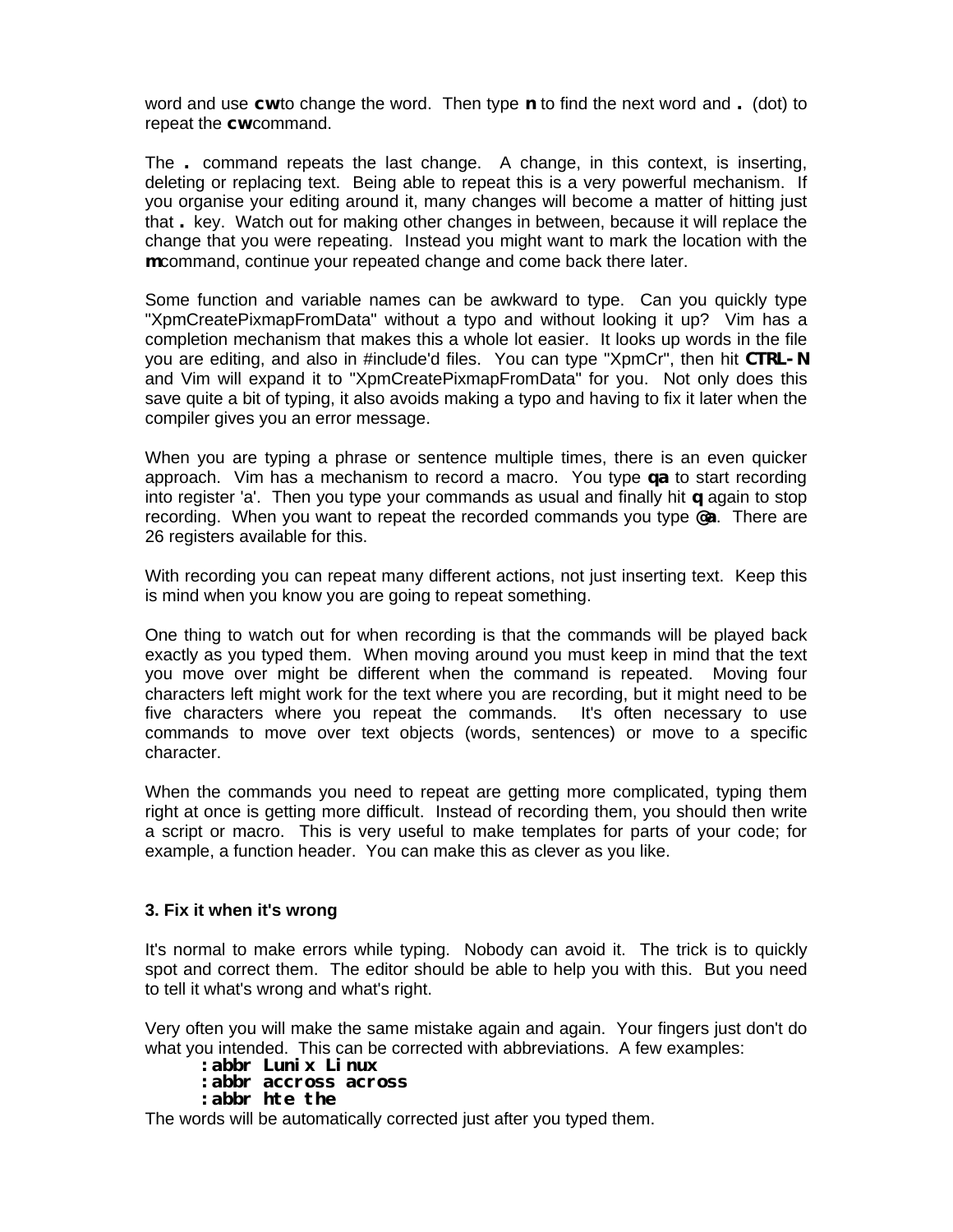The same mechanism can be used to type a long word with just a few characters. Especially useful for words that you find hard to type, and it avoids that you type them wrong. Examples:

## **:abbr pn pinguin**

### **:abbr MS Mandrake Software**

However, these tend to expand to the full word when you don't want it, which makes it difficult when you really want to insert "MS" in your text. It is best to use short words that don't have a meaning of their own.

To find errors in your text Vim has a clever highlighting mechanism. This was actually meant to be used to do syntax highlighting of programs, but it can catch and highlight errors as well.

Syntax highlighting shows comments in colour. That doesn't sound like an important feature, but once you start using it you will find that it helps a lot. You can quickly spot text that should be a comment, but isn't highlighted as such (you probably forgot a comment marker). Or see a line of code highlighted as comment (you forgot to insert a "\*/"). These are errors which are hard to spot in a B&W file and can waste a lot of time when trying to debug the code.

The syntax highlighting can also catch unbalanced braces. An unbalanced ")" is highlighted with a bright red background. You can use the **%** command to see how they match, and insert a "(" or ")" at the right position.

Other common mistakes are also quickly spotted, for example using "#included <stdio.h>" instead of "#include <stdio.h>". You easily miss the mistake in B&W, but quickly spot that "include" is highlighted while "included" isn't.

A more complex example: for English text there is a long list of all words that are used. Any word not in this list could be an error. With a syntax file you can highlight all words that are not in the list. With a few extra macros you can add words to the wordlist, so that they are no longer flagged as an error. This works just as you would expect in a word processor. In Vim it is implemented with scripts and you can further tune it for your own use: for example, to only check the comments in a program for spelling errors.

# **Part 2: edit more files**

#### **4. A file seldom comes alone**

People don't work on just one file. Mostly there are many related files, and you edit several after each other, or even several at the same time. You should be able to take advantage of your editor to make working with several files more efficient.

The previously mentioned tag mechanism also works for jumping between files. The usual approach is to generate a tags file for the whole project you are working on. You can then quickly jump between all files in the project to find the definitions of functions, structures, typedefs, etc. The time you save compared with manually searching is tremendous; creating a tags file is the first thing I do when browsing a program.

Another powerful mechanism is to find all occurrences of a name in a group of files, using the **:grep** command. Vim makes a list of all matches, and jumps to the first one.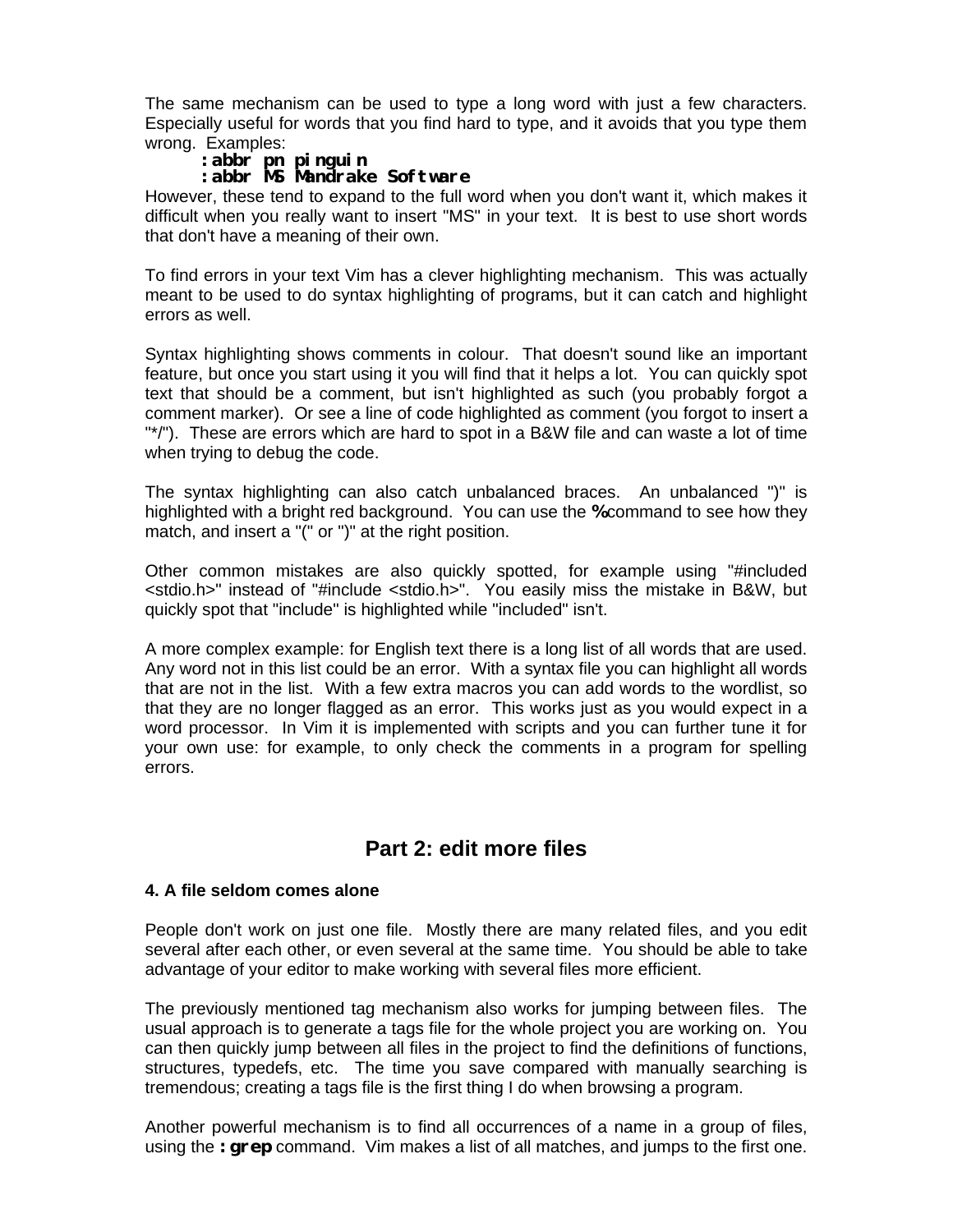The **:cn** command takes you to each next match. This is very useful if you need to change the number of arguments in a function call.

Include files contain useful information. But finding the one that contains the declaration you need to see can take a lot of time. Vim knows about include files, and can search them for a word you are looking for. The most common action is to lookup the prototype of a function. Position the cursor on the name of the function in your file and type **[I**: Vim will show a list of all matches for the function name in included files. If you need to see more context, you can directly jump to the declaration. A similar command can be used to check if you did include the right header files.

In Vim you can split the text area in several parts to edit different files. Then you can compare the contents of two or more files and copy/paste text between them. There are many commands to open and close windows, jump between them, temporarily hide files, etc. Again you will have to use the three basic steps to select the set of commands you want to learn to use.

There are more uses of multiple windows. The preview-tag mechanism is a very good example. This opens a special preview window, while keeping the cursor in the file you are working on. The text in the preview window shows, for example, the function declaration for the function name that is under the cursor. If you move the cursor to another name and leave there for a second, the preview window will show the definition of that name. It could also be the name of a structure or a function which is declared in an include file of your project.

#### **5. Let's work together**

An editor is for editing text. An e-mail program is for sending and receiving messages. An Operating System is for running programs. Each program has its own task and should be good at it. The power comes from having the programs work together.

A simple example: Select some structured text in a list and sort it: **!sort**. The external "sort" command is used to filter the text. Easy, isn't it? The sorting functionality could be included in the editor. But have a look at "man sort", it has a lot of options. And it's probably a nifty algorithm that does the sorting. Do you want to include all that in an editor? Also for other filter commands? It would grow huge.

It has always been the spirit of Unix to have separate programs that do their job well, and work together to perform a bigger task. Unfortunately, most editors don't work too well together with other programs - you can't replace the e-mail editor in Netscape with another one, for example. You end up usning a crippled editor. Another tendency is to include all kinds of functionality inside the editor; Emacs is a good example of where this can end up. (Some call it an operating system that can also be used to edit text.)

Vim tries to integrate with other programs, but this is still a struggle. Currently it's possible to use Vim as the editor in MS-Developer Studio and Sniff. Some e-mail programs that support an external editor, like Mutt, can use Vim. Integration with Sun Workshop is being worked on. Generally this is an area that has to be improved in the near future. Only then will we get a system that's better than the sum of its parts.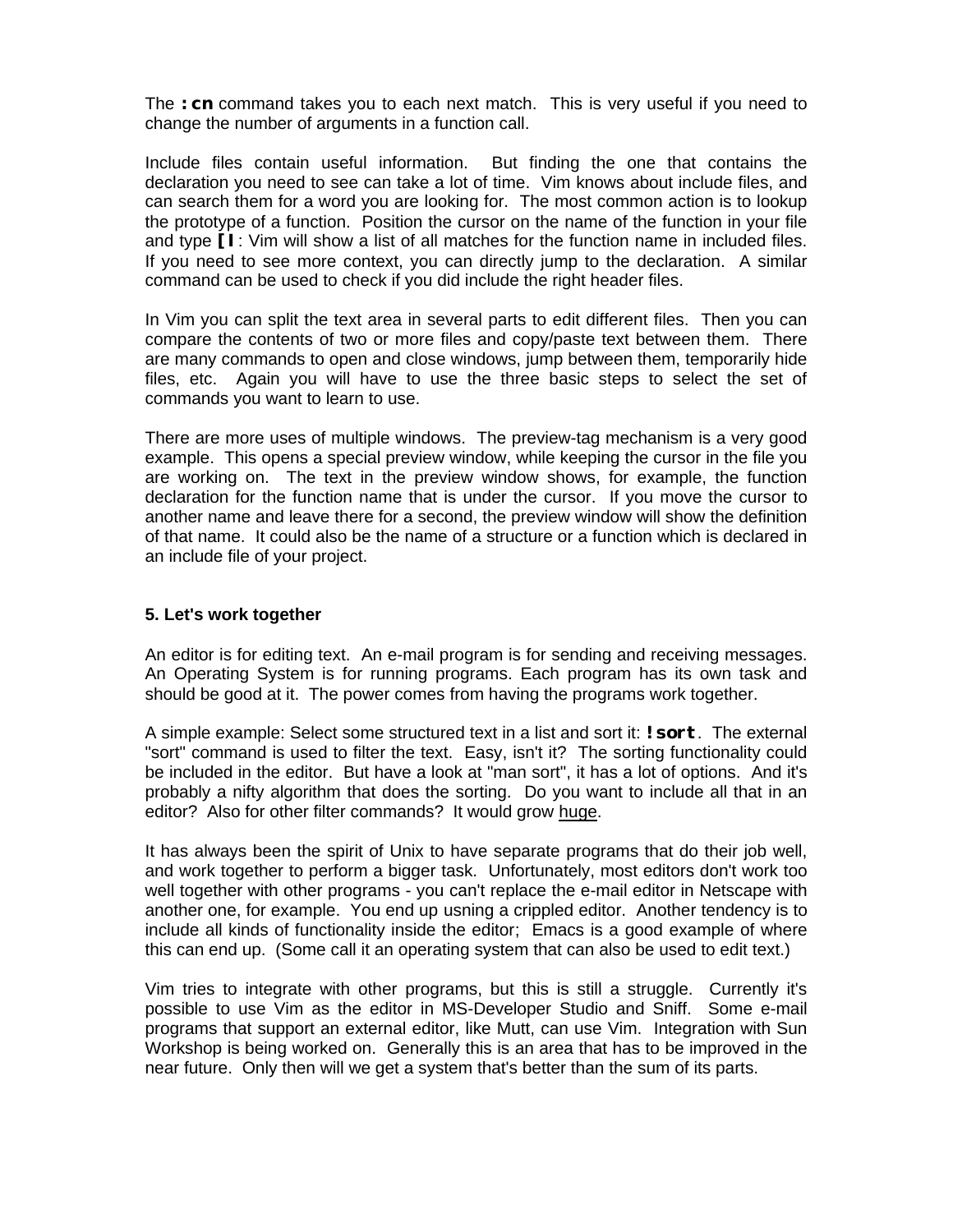### **6. Text is structured**

You will often work with text that has some kind of structure, but different from what is supported by the available commands. Then you will have to fall back to the "building blocks" of the editor and create your own macros and scripts to work with this text. We are getting to the more complicated stuff here.

One of the simpler things is to speed up the edit-compile-fix cycle. Vim has the **:make** command, which starts your compilation, catches the errors it produces and lets you jump to the error locations to fix the problems. If you use a different compiler, the error messages will not be recognised. Instead of going back to the old "write it down" system, you should adjust the **'errorformat'** option. This tells Vim what your errors look like and how to get the file name and line number out of them. It works for the complicated gcc error messages, thus you should be able to make it work for almost any compiler.

Sometimes adjusting to a type of file is just a matter of setting a few options or writing a few macros. For example, to jump around manual pages, you can write a macro that grabs the word under the cursor, clears the buffer and then reads the manual page for that word into the buffer. That's a simple and efficient way to lookup cross-references.

Using the three basic steps, you can work more effectively with any sort of structured file. Just think about the actions you want to do with the file, find the editor commands that do it and start using them. It's really as simple as it sounds. You just have to do it.

# **Part 3: sharpen the saw**

### **7. Make it a habit**

Learning to drive a car takes effort. Is that a reason to keep driving your bicycle? No, you realise you need to invest time to learn a skill. Text editing isn't different. You need to learn new commands and turn them into a habit.

On the other hand, you should not try to learn every command an editor offers. That would be a complete waste of time. Most people only need to learn 10 to 20 percent of the commands for their work. But it's a different set of commands for everybody. It requires that you lean back now and then, and wonder if there is some repetitive task that could be automated. If you do a task only once, and don't expect having to do it again, don't try to optimise it. But you probably realise you have been repeating something several times in the last hour. Then search the documentation for a command that can do it quicker. Or write a macro to do it. When it's a larger task, like lining out a specific sort of text, you could look around in newsgroups or on the Internet if somebody already solved it for you.

The essential basic step is the last one. You can think of a repetitive task, find a nice solution for it and after the weekend you forgot how you did it. That doesn't work. You will have to repeat the solution until your fingers do it automatically. Only then will you reach the efficiency you need. Don't try to learn too many things at once. But doing a few at the same time will work well. For tricks you don't use often enough to get them in your fingers, you might want to write them down to be able to look them up later. Anyway, if you keep the goal in view, you will find ways to make your editing more and more effective.